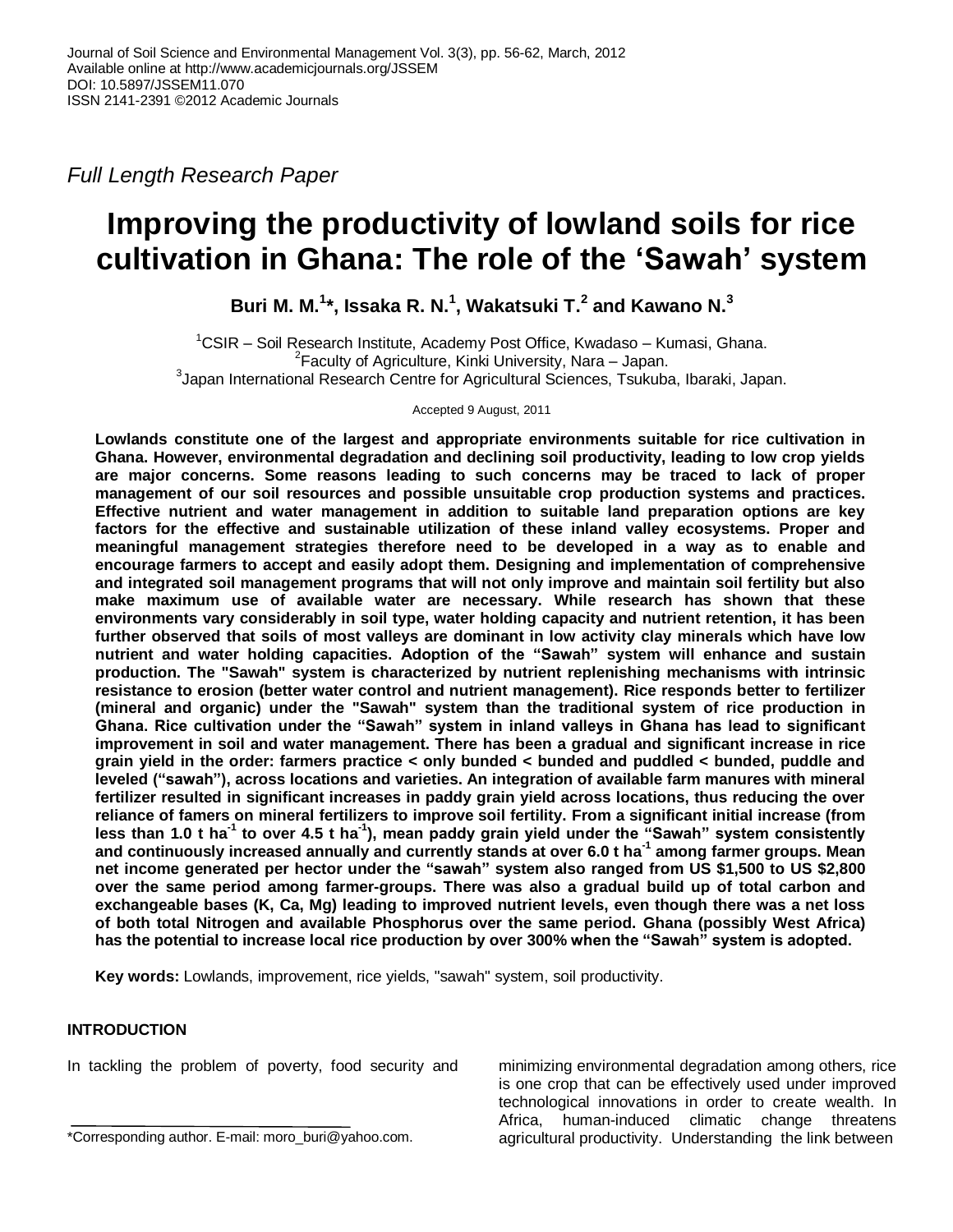livelihoods and managing essential services provided by natural ecosystems is critical for achieving sustainable economic growth and poverty reduction. According to UNU-IAS (2008), degradation of natural resources reduces the productivity of the poor who mostly rely on these resources. The same report continues to state that while Africa is facing diminishing agricultural stocks, high food prices and decreasing productivity, environmental stability is at the same time being lost. In a commentary, Sanchez (2010) stated clearly that too much emphasis has been placed on the development of high yielding crop varieties with little attention given to the ecology on which the plant survives. He further stated that crop yields in Africa can be tripled through proper management of the soil environment, use of fertilizer and appropriate crop varieties.

Over 60% of the annual rice requirements of most West African countries, including Ghana is imported even though the sub-region has rice growing environments (Inland valleys, flood plains, etc) that when well managed will ensure and sustain enough rice production for the West African sub-region and even for export (Andriesse et al., 1995; Wedmeijer and Andriesse, 1993; Wakatsuki, 1994; Wakatsuki et al., 2004, 2006). Lowlands, particularly flood plains and inland valleys, have been identified as the ecologies that offer considerable potential for agricultural intensification and diversification because double cropping in a year is possible using residual soil moisture. In Ghana, rice is now competing with other crops such as citrus, oil palm, cocoa, mango and vegetables in lowland crop cultivation (Buri et al., 2010). Poor water management and the inherent low fertility status (Buri and Wakatsuki, 1996; Buri et al., 1998; 1999; Issaka et al., 1996a, b, 1997) of these lowlands have been identified as the major causes for low rice yields and low crop productivity. Effective nutrient and water management, and land preparation options, are, however, lucking for the effective and sustainable utilization of these valleys. There is therefore the need for the designing and implementation of a comprehensive and integrated soil management program to provide information on improving and maintaining soil fertility while making maximum use of available water.

With the development and introduction of the "Sawah" technology to farmers in Ghana, this paper looks at the impact this improved technology has made on nutrient management, rice grain yields and economic returns towards poverty reduction, food security, rural employment and its' potential to increase national production.

#### **MATERIALS AND METHODS**

Primary data was collected through the conduction of field research, both on-station (researcher managed) and on-farm (farmer managed). Experiments were conducted at selected communities where data was gathered. Simultaneously, production activities of some farmer-groups were regularly monitored in selected communities (Adugyama, Biemso, Nsutem, and Baniekrom) located in the Ashanti region within the semi-deciduous forest zone of Ghana. Paddy grain yields and the cost of production for selected farmer-groups were monitored. For each year, farmers were assisted (on-the-job training and provision of technical services) to adopt the "Sawah" system. At harvest, information on grain yield and inputs used, including labour was obtained from farmers. For income estimation, a survey on market prices was conducted and grain yield as realized by farmers was monitored with the assistance of farmer-group executives who provided yield figures and cost of inputs used. Actual grain yield and cost of production was then calculated based on a unit area for each farmer-group. Soil fertility levels of their rice fields were monitored (samples were taken annually for laboratory analysis). Soil analysis was by the methods described by IITA (1979).

#### **RESULTS AND DISCUSSION**

#### **Types and fertility status of lowlands in Ghana**

Estimates indicate that Ghana has over one million hectors of lowlands (Wakatsuki, 2004) mainly composed of inland valleys and river floodplains. There exist a variety of soils within these lowland ecosystems in the country, the most commonly recognized ones being Gleysols, Fluvisols, Plintosols, Planosols and Lixisols. These soils types have variable characteristics depending on lowland type and location. Lowland soils in Ghana and the West Africa sub-region in general, have therefore been described as being heterogeneous that require different fertility and water management options. Buri et al. (2010) reported that most inland valleys ecologies in Ghana are very deficient in most soil nutrients (Table 1) particularly available P (mean levels < 1.5 mg kg-1 ). This observation is collaborated by other authors (Senayah et al., 2008; Senayah and Dedzoe, 1997) who also stressed on the low levels of phosphorus. With increasing intensity in the use of lowlands for rice cultivation, Buri et al. (2010) recommended the adoption of effective nutrient and water management options. Soils of lowlands in Ghana have relatively lower levels of clay and most nutrients compared to lowlands within the West Africa sub-region and paddy field of tropical Asia (Table 1).

#### **Technologies for management of lowlands**

There are three broad systems of rice cultivation in Ghana: irrigated rice, upland rice and rice cultivated in inland valleys. Rice yield under irrigation is generally higher  $(4.5t \text{ ha}^{-1})$  followed by inland valleys  $(2.4 \text{ t} \text{ ha}^{-1})$ with upland rice giving the lowest yields per unit area  $($ ≤1.0 t ha<sup>-1</sup>). Lowlands are presently being considered as the appropriate environments for rice production. Within these environments, the crop is traditionally grown without any structures to control water, minimal use of fertilizers and most often than not local varieties are used. Paddy yields are therefore normally low under the traditional system and vary sharply due to yearly variation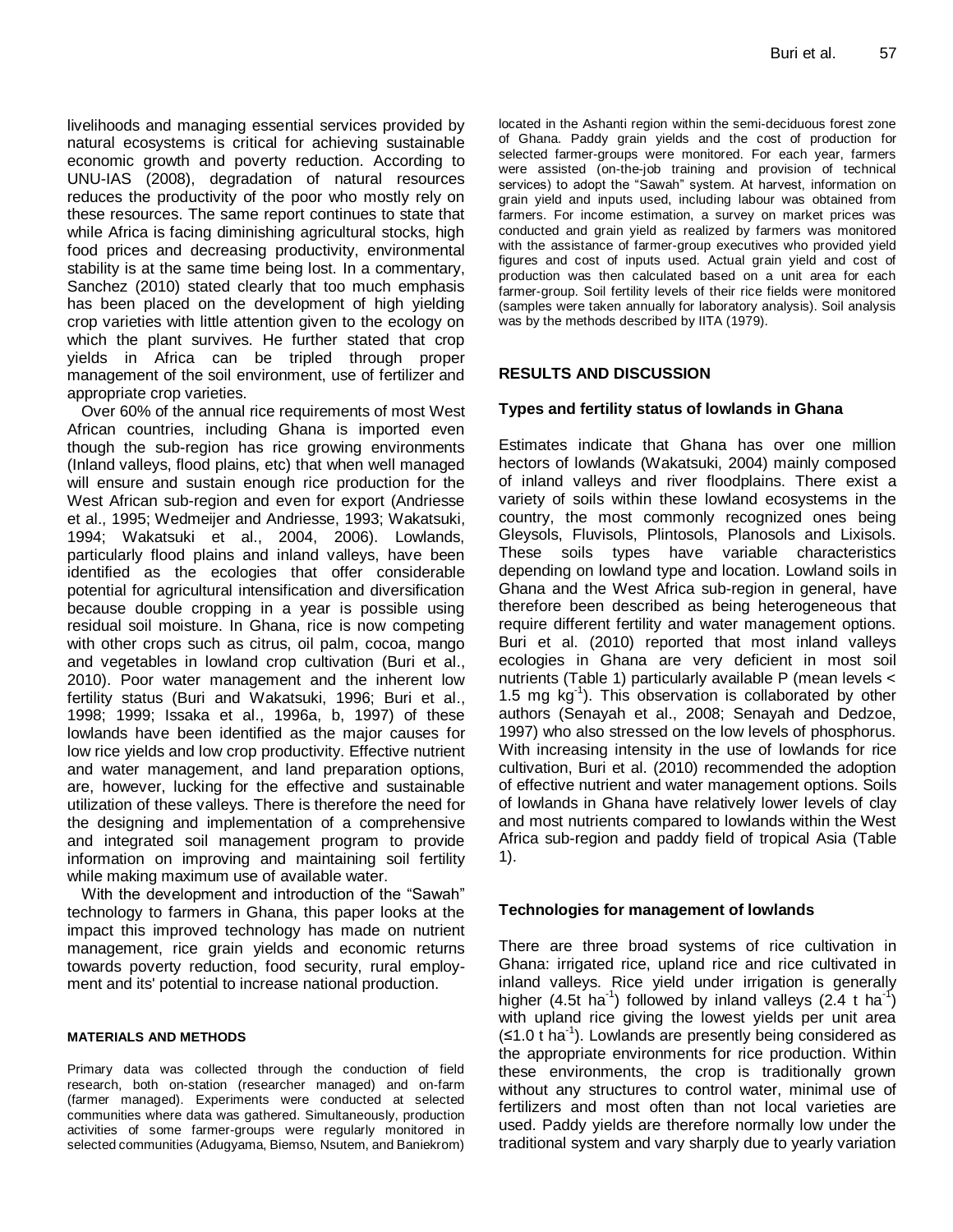| <b>Parameter</b>                               | Ghana lowlands | <b>West Africa lowlands</b> | Paddy fields of S. E. Asia |
|------------------------------------------------|----------------|-----------------------------|----------------------------|
| pH (water)                                     | 5.2            | 5.3                         | 6.0                        |
| Total Carbon (g $kg^{-1}$ )                    | 9.1            | 12.3                        | 14.1                       |
| Total Nitrogen(g $kg^{-1}$ )                   | 0.88           | 1.08                        | 1.30                       |
| Available Phosphorus (mg $kg^{-1}$ )           | 3.2            | 8.4                         | 17.6                       |
| Exch. Calcium {cmol (+) $kg^{-1}$ }            | 4.8            | 2.8                         | 10.4                       |
| Exch. Magnesium {cmol $(+)$ kg <sup>-1</sup> } | 2.5            | 1.3                         | 5.5                        |
| Exch. Potassium {cmol $(+)$ kg <sup>-1</sup> } | 0.3            | 0.3                         | 0.4                        |
| eCEC {cmol (+) $kg^{-1}$ }                     | 8.6            | 5.8                         | 17.8                       |
| Clay $(g kg^{-1})$                             | 97             | 230                         | 280                        |

**Table 1.** Soil nutrient levels of lowlands in Ghana in comparison with West Africa and paddy field of South East Asia.

Adapted from Buri et al. (2010).

in total rainfall and its distribution. A novel system of rice production popularly referred to as 'Sawah' (bunded, puddled and leveled fields with inlet and outlet for drainage) which has been developed and is currently being practiced in some inland valleys ensures paddy yields of over 7.0 t ha<sup>-1</sup>. To maintain and sustain yields, there is the need to balance biotechnology (improved varieties) with eco-technology (improved growing environment). This led to the development and introduction of the "Sawah" technology.

Increased nutrient use efficiency is basically associated with improved water management. The "Sawah" system leads to not only significant improvements in nutrient use but also in water use as well. Factors militating against soil fertility improvement include low fertilizer usage, ineffective fertilizer management under the traditional system, unfavorable land tenure systems and ineffective water management.

Under the "Sawah" system, Issaka et al. (2008) reported of significant increases in rice grain yield under improved soil and water management Rice grain yield increased significantly in the order: farmers practice < bunded only < bunded and puddled < bunded, puddled and leveled (Table 2). Effective land preparation significantly contributed to increased grain yield. Furthermore, under the "Sawah" system, rice responds positively and significantly to fertilizer additions (organic and inorganic). Buri et al. (2004) observed significant increase in paddy grain yield when both mineral fertilizer and organic amendments were either used solely or in combination (Table 4). The interaction of lower amounts of both mineral fertilizer and organic amendments gave similar and significantly higher grain yields as when higher amounts of mineral fertilizer were used solely. The use of locally available materials such as poultry droppings and cattle dung resulted in significant yield increases, which can reduce the over reliance of farmers on mineral fertilizers to improve their yields. These materials are not only locally available for use but in addition, are also environmentally friendly.

Table 3 clearly shows how the omission of any of the

major nutrients (N, P, K) can significantly affect rice grain yield under improved soil and water management (the "Sawah" system). With an improved micro-growing environment under the "Sawah", system, nutrient utilization and uptake increases which intend is reflected in higher grain yields. The development of technologies that lead to both increased nutrient and water use efficiency are therefore critical for the continued use of these valleys or lowlands for crop production especially rice.

Under the "Sawah" system, both grain and total dry matter yield increased significantly over the traditional system (under farmer managed conditions). Increases were very drastic and highly significantly during the first year of introduction at most locations compared to the traditional system (Table 5). Grain yield continued to increase annually with improvement in management practices by farmers and currently stands at a mean of over 6.0  $t$  ha<sup>-1</sup> across locations (Table 6). When mean paddy grain yields under the "sawah" system are compared to mean national production figures, the new system provides over 300% yield increases per unit area. Figure 1 shows the net profit accrued from rice cultivation under the "sawah" system for some farmer groups over a five year period. Mean net revenue ranged from US \$1,500 to US \$2,800. While for each year mean net profit per hector was positive and continued to increase with time, mean net production cost tended to stabilize with improved management. This is an indication of how profitable lowland rice cultivation can be, particularly under improved technologies such as the "Sawah" system. This will not only create employment for the rural youth but will more importantly and significantly reduce rural poverty, guarantee food security and increase standard of living of our people.

Figure 2 shows the potential rice production under "Sawah" in Ghana. Over the period 2001 to 2009, Ghana was producing only a third (33%) of the total paddy rice it could have produced if current production systems were under "Sawah". This indicates that, national production could be increased by over 300% when the "Sawah" system is adopted on a national scale. This system was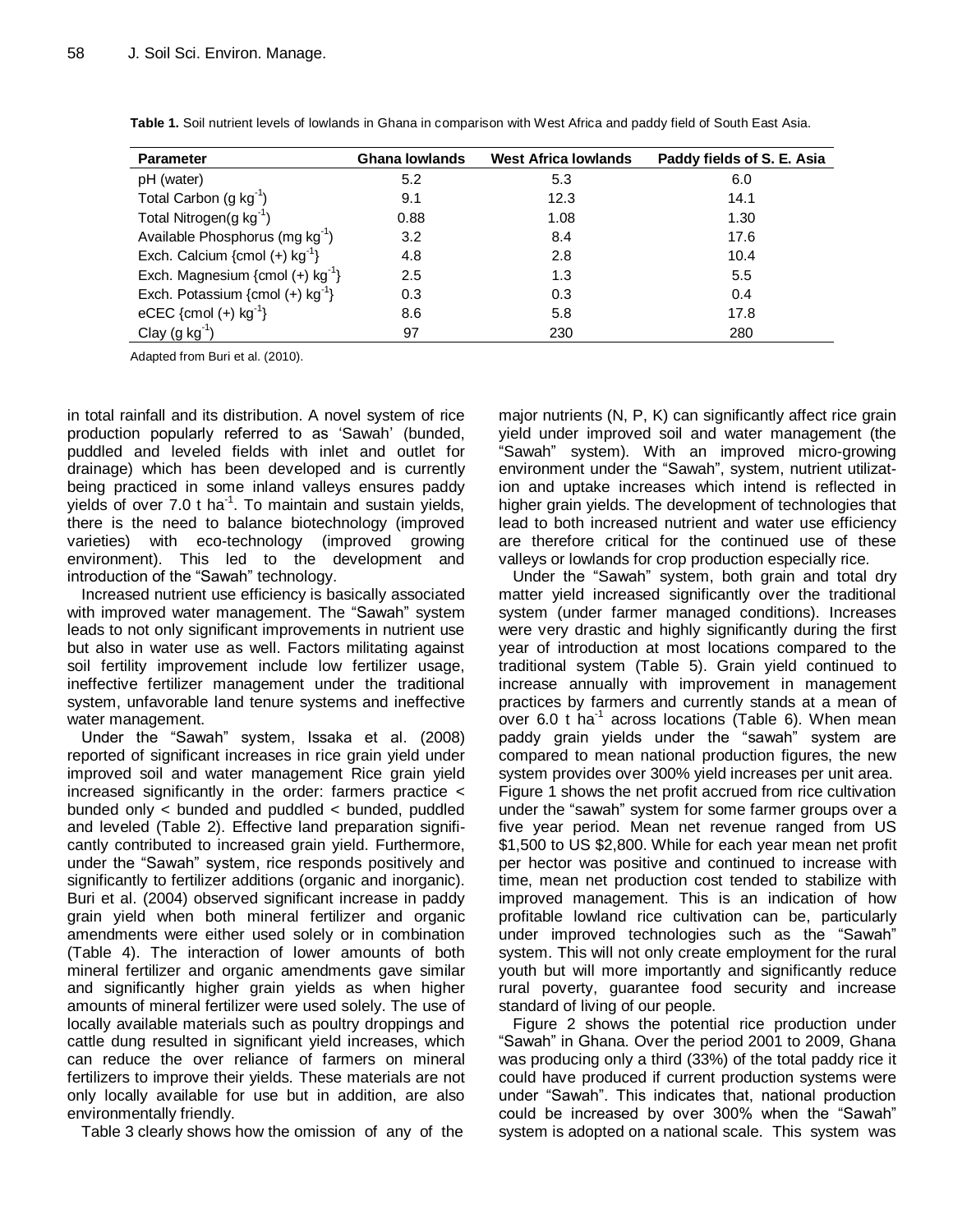| <b>Treatment/Variety</b>              | <b>Bou. 189</b> | Jam. 85 | <b>Sikamo</b> | Wita 7 | Mean |
|---------------------------------------|-----------------|---------|---------------|--------|------|
| Year 1                                |                 |         |               |        |      |
| Farmers practice                      | 3.5             | 3.7     | 2.2           | 3.3    | 3.2  |
| Bunded non leveled                    | 4.2             | 4.0     | 3.2           | 4.5    | 4.0  |
| Bunded and leveled                    | 4.8             | 4.5     | 4.3           | 4.9    | 4.6  |
| Bunded, puddle and leveled ('Sawah')  | 6.2             | 5.5     | 5.6           | 5.4    | 5.7  |
| Variety mean                          | 4.7             | 4.4     | 3.8           | 4.5    |      |
| SE (soil management)                  | 1.12            |         |               |        |      |
| SE (varieties)                        | 0.98            |         |               |        |      |
| SE (interaction)                      | 1.45            |         |               |        |      |
| Year <sub>2</sub>                     |                 |         |               |        |      |
| Farmers practice                      | 3.9             | 3.8     | 3.2           | 3.3    | 3.6  |
| Bunded non leveled                    | 5.1             | 4.9     | 5.1           | 5.3    | 5.1  |
| Bunded and leveled                    | 6.8             | 5.5     | 6.5           | 6.2    | 6.3  |
| Bunded, puddled and leveled ('Sawah') | 8.2             | 6.5     | 7.8           | 7.6    | 7.5  |
| Variety mean                          | 6.0             | 5.2     | 5.7           | 5.6    |      |
| SE (soil management)                  | 1.12            |         |               |        |      |
| SE (varieties)                        | 0.85            |         |               |        |      |
| SE (interaction)                      | 1.03            |         |               |        |      |

**Table 2.** Effect of soil management on paddy grain yield under "Sawah" system in Southern Ghana.

Source: Issaka et al. (2008).

Table 3. Effect of nutrient omission on paddy grain yield (t ha<sup>-1</sup>) under "Sawah" system in Ghana.

| <b>Paramter</b>                        | Adugyama | <b>Biemso</b>     |        |        |
|----------------------------------------|----------|-------------------|--------|--------|
| $N-P_2O_5-K_2O$ (kg ha <sup>-1</sup> ) | Year 1   | Year <sub>2</sub> | Year 1 | Year 2 |
| $0 - 0 - 0$                            |          |                   |        |        |
| $0 - 90 - 90$                          | 1.29     | 1.48              | 1.39   | 1.47   |
| $90 - 0 - 90$                          | 2.03     | 2.08              | 1.99   | 2.04   |
| $90 - 90 - 0$                          | 3.09     | 2.31              | 2.75   | 2.53   |
| $90 - 90 - 90$                         | 6.84     | 6.89              | 7.07   | 7.11   |
| <b>SE</b>                              | 1.23     | 1.25              | 1.29   | 1.29   |

Source: Buri et al. (2007).

**Table 4.** Effect of integrated nutrient management under "Sawah" system on lowland rice yields in Ghana.

| Variable                                                                          | Paddy grain yield (t ha <sup>-1</sup> ) |              |              |  |  |  |
|-----------------------------------------------------------------------------------|-----------------------------------------|--------------|--------------|--|--|--|
| <b>Treatment</b>                                                                  | <b>Potrikrom</b>                        | Biemso No. 1 | Biemso No. 2 |  |  |  |
| Control (no manure, no fertilizer)                                                | 1.68                                    | 2.59         | 1.50         |  |  |  |
| N-P <sub>2</sub> O <sub>5</sub> -K <sub>2</sub> O (120-90-90) kg ha <sup>-1</sup> | 6.77                                    | 8.37         | 4.03         |  |  |  |
| N-P <sub>2</sub> O <sub>5</sub> -K <sub>2</sub> O (90-60-60) kg ha <sup>-1</sup>  | 6.57                                    | 7.09         | 3.90         |  |  |  |
| Poultry Manure (7.0 t ha <sup>-1</sup> )                                          | 5.96                                    | 6.36         | 3.82         |  |  |  |
| $\frac{1}{2}$ Poultry Manure + $\frac{1}{2}$ Mineral fertilizer                   | 6.25                                    | 7.30         | 4.15         |  |  |  |
| Cattle Manure (7.0 t ha <sup>-1</sup> )                                           | 4.54                                    | 6.25         | 3.05         |  |  |  |
| $\frac{1}{2}$ Poultry Manure + $\frac{1}{2}$ Mineral fertilizer                   | 4.86                                    | 6.49         | 3.72         |  |  |  |
| LSD (0.05)                                                                        | 0.99                                    | 2.14         | 0.84         |  |  |  |
| Mean site                                                                         | 5.23                                    | 6.09         | 3.58         |  |  |  |
| $LSD(0.05)$ site                                                                  |                                         | 0.52         |              |  |  |  |

Adopted from Buri et al. (2004).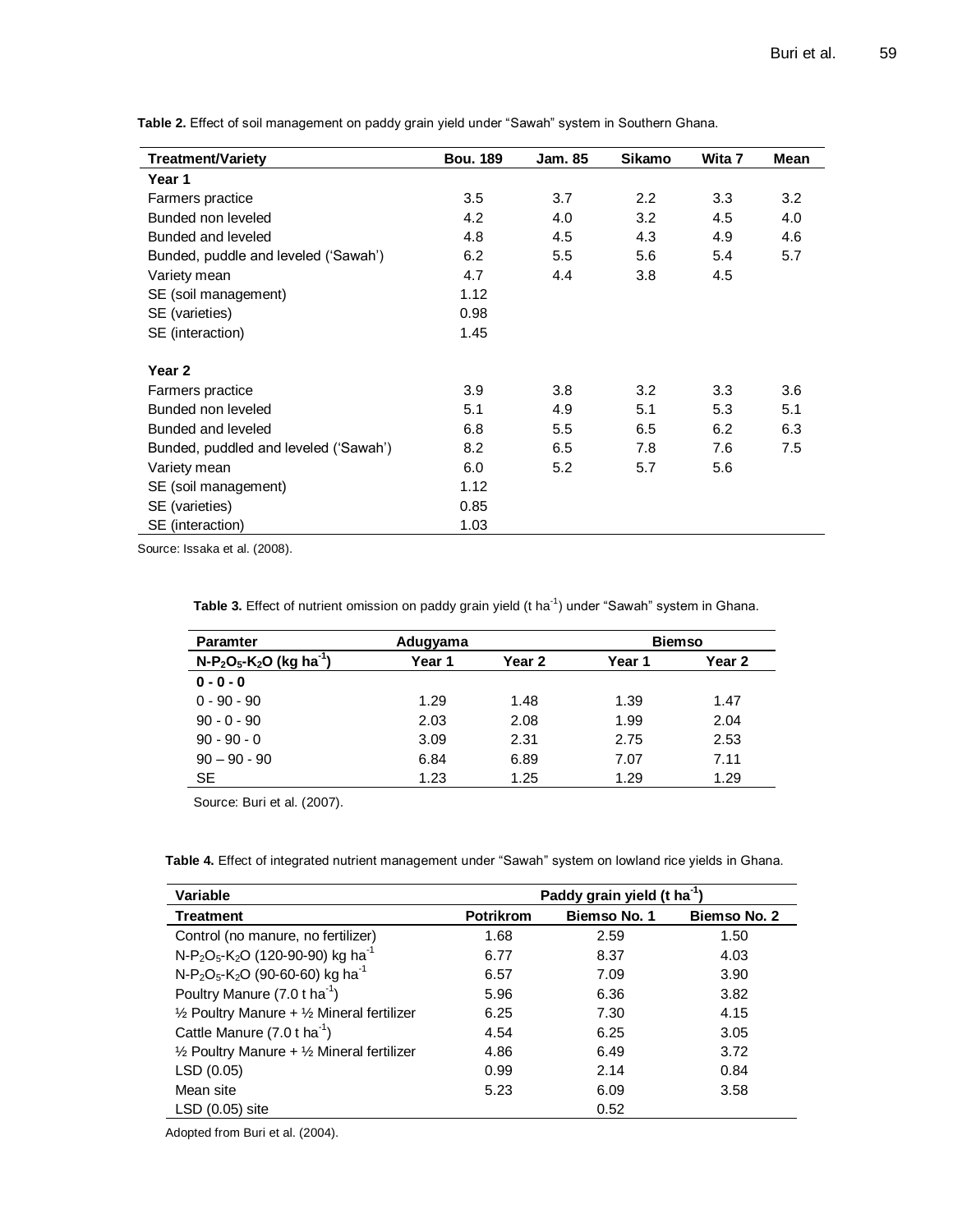|                  | "Sawah" system |               |               |               | <b>Traditional system</b> |               |  |
|------------------|----------------|---------------|---------------|---------------|---------------------------|---------------|--|
| Area             | Jasmine 85     |               | <b>Sikamo</b> |               | Lapers/Jasmine 85         |               |  |
|                  | Grain          | <b>Stover</b> | Grain         | <b>Stover</b> | Grain                     | <b>Stover</b> |  |
| <b>Nsutem</b>    | 5.4            | 13.8          | 6.7           | 16.5          | 2.6                       | 14.6          |  |
| <b>Baniekrom</b> | 6.4            | 18.2          | 6.1           | 15.0          | 2.6                       | 18.0          |  |
| Mean             | 5.9            | 16.0          | 6.4           | 15.8          | 2.6                       | 16.3          |  |

**Table 5.** Comparison of yield (grain and total dry matter) under "Sawah" and traditional systems.

National mean yield for Ghana (2009) = 2.4 t ha<sup>-1</sup> as provided by Ministry of Food and Agriculture (MoFA).

**Table 6.** Mean grain yield of rice for farmer groups under "Sawah" system in Ghana.

| Year/Group | Adugyama A | Adugyama B | <b>Biemso A</b>          | <b>Biemso B</b>          | <b>Biemso C</b> | Mean | Nat. Mean** |
|------------|------------|------------|--------------------------|--------------------------|-----------------|------|-------------|
| 2001       | 4.0        | 4.4        | 4.8                      | 4.7                      | ٠               | 4.5  | 1.9         |
| 2002       | 4.7        | 4.8        | 4.7                      | 5.7                      | 4.5             | 4.9  | 2.0         |
| 2003       | $3.8*$     | 5.5        | 4.8                      | 5.9                      | 5.4             | 5.1  | 2.0(6.5)    |
| 2004       | 5.0        | 5.5        | 5.5                      | 6.5                      | 5.5             | 5.6  | 2.0(6.5)    |
| 2005       | 4.5        | $4.8*$     | $\blacksquare$           | $5.4*$                   | 5.5             | 5.0  | 2.0(6.5)    |
| 2006       | 5.6        | 5.7        | $\overline{\phantom{0}}$ | $\overline{\phantom{a}}$ | 5.8             | 5.7  | 2.0(6.5)    |
| 2007       | 5.6        | 5.6        | $\overline{\phantom{a}}$ | $\overline{\phantom{a}}$ | 6.0             | 5.7  | 1.7(6.5)    |
| 2008       | 5.8        | 6.0        | $\overline{\phantom{a}}$ | $\overline{\phantom{0}}$ | 6.2             | 6.0  | 2.3(6.5)    |
| 2009       | 6.1        | 6.2        | $\overline{\phantom{0}}$ | $\overline{\phantom{0}}$ | 6.0             | 6.1  | 2.4(6.5)    |

\*Affected by floods; \*\*source – MoFA, Ghana. Figures in parenthesis represent achievable yield.



**Figure 1.** Mean production cost and net revenue of farmer-groups under the "Sawah" system (2004 – 2009).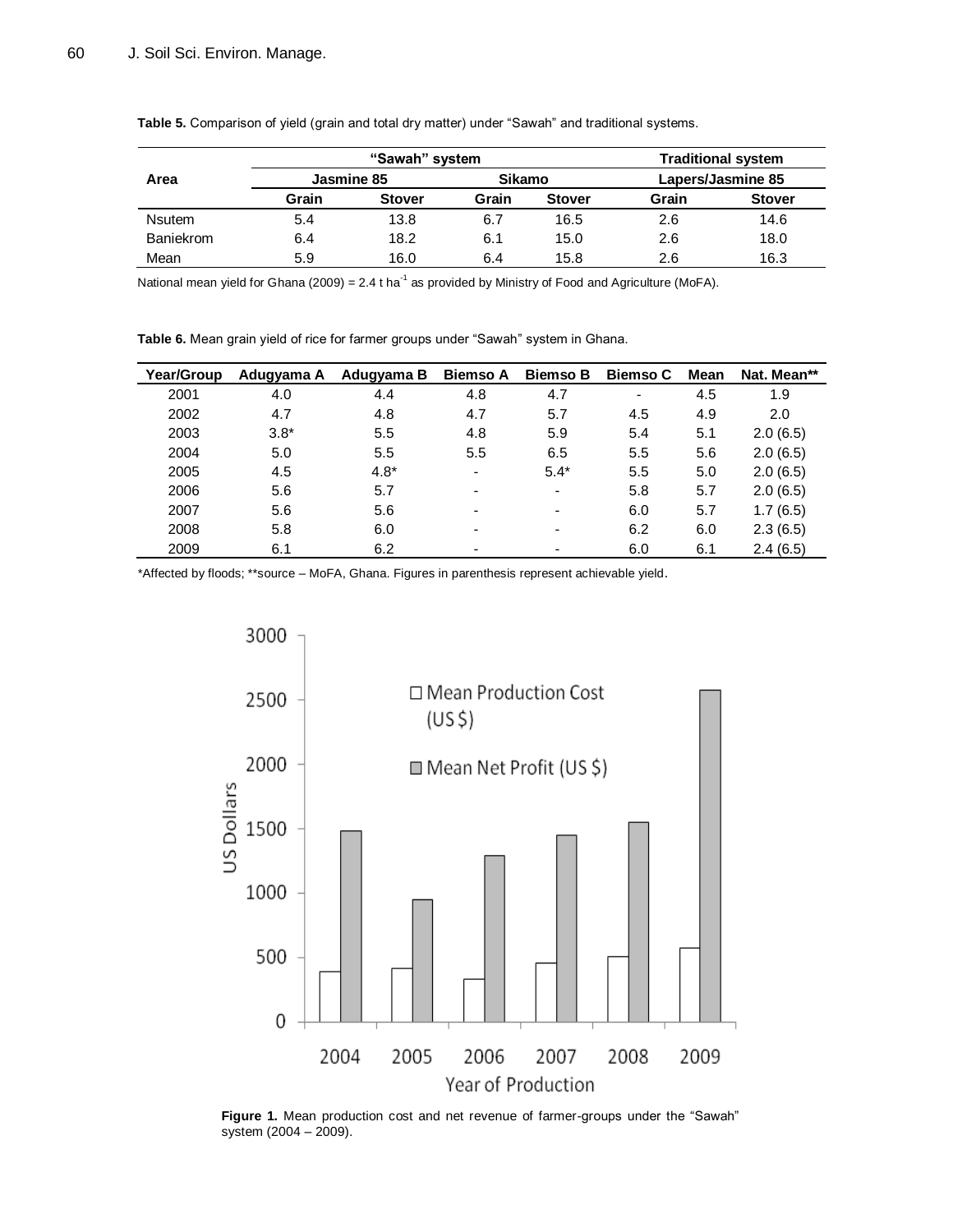

**Figure 2.** Potential for rice production under the "Sawah" system in Ghana.



**Figure 3.** Influence of "sawah" system on nutrient accumulation in two valleys in Ghana (2001 – 2008).

also observed to contribute positively to nutrient accumulation and retention particularly the exchangeable bases and organic carbon. There was a net accumulation of total carbon, and the exchangeable cations (K, Ca, Mg) under "Sawah" system of rice cultivation (Figure 3).

There was, however, a net reduction in the levels of total nitrogen and available phosphorus. This may be due to the higher losses of Nitrogen due to the general sandy nature of our soils and low levels of soil total phosphorus. Enhanced uptake under improved soil and water